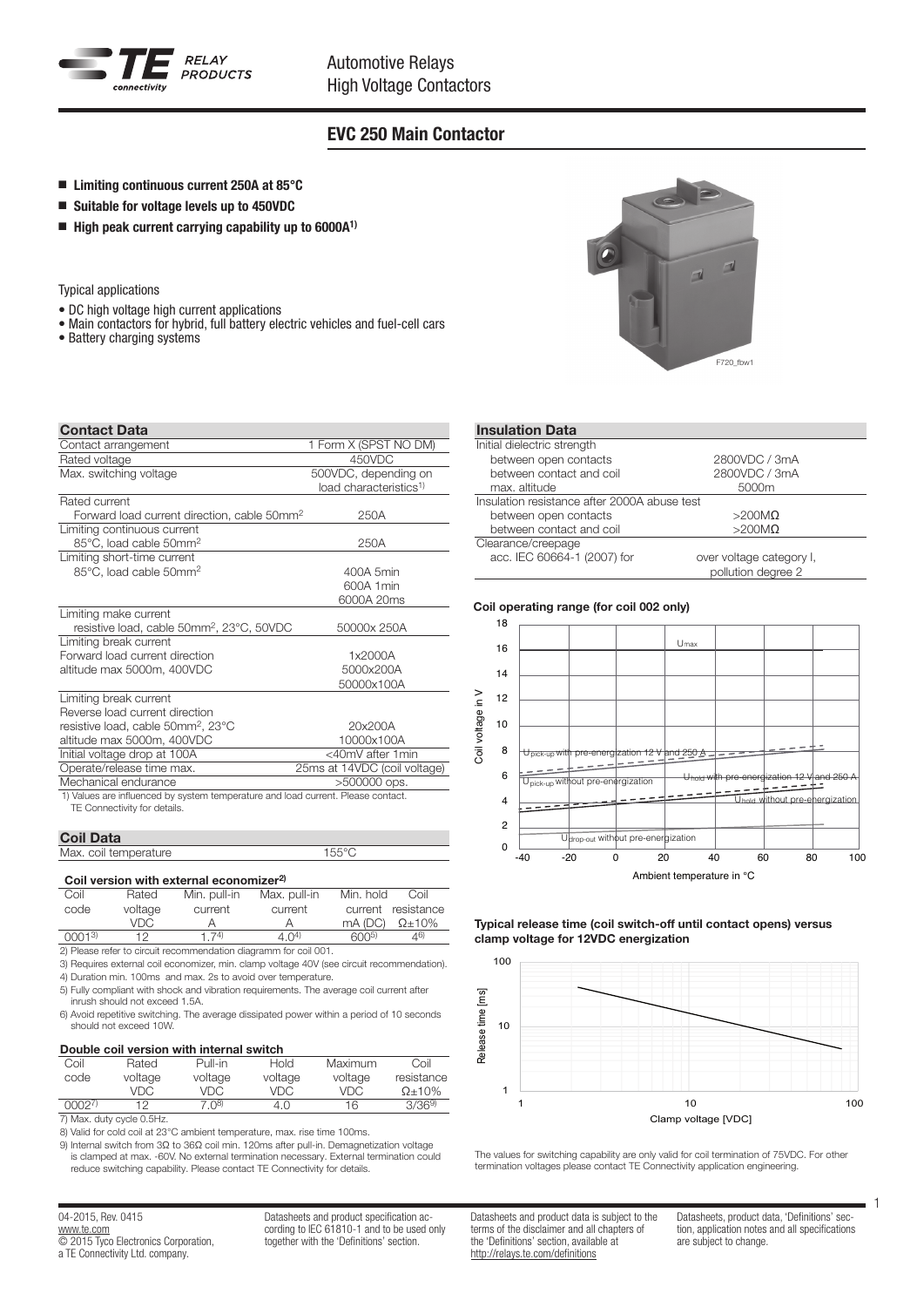

# EVC 250 Main Contactor (Continued)

| <b>Other Data</b>                            |                                      |
|----------------------------------------------|--------------------------------------|
| Ambient temperature                          | -40 $^{\circ}$ C to +85 $^{\circ}$ C |
| Degree of protection                         |                                      |
| dustproof:                                   | IP54 (IEC 60529),                    |
|                                              | RT I (IEC 61810)                     |
| Vibration resistance (functional)            |                                      |
| IEC 60068-2-6 (sine sweep)                   | 10 to 500Hz, min. 10g.               |
| Shock resistance (functional) <sup>10)</sup> |                                      |
| IEC 60068-2-27 (half sine)                   |                                      |
|                                              | closed: 11ms, min. 40g               |
|                                              | open: 11ms, min. 20g                 |
| Terminal type                                | connector (coil) and                 |
|                                              | screw (load)                         |
| Weight                                       | approx. 560g (19.7oz)                |
| Packaging unit and delivery                  | 24 pcs.                              |
| 10) No change in the switching state >10µs.  |                                      |

 $15,6$ 

 $\subseteq$ 

 $2)$ 



Circuit recommendation for coil 0001



720\_CRC2



Dimensions



⊕

╬



1) Permitted torque 5Nm max. 2) Socket Housing

TE Interface 2 pos. MQS code A, appropriate for socket housing 2 pos. MQS, TE part no. 1-967644-1 Prescribed wire cross section = 0.35mm2 min.

Tolerances ISO8015 / ISO2768-cL



04-2015, Rev. 0415 www.te.com © 2015 Tyco Electronics Corporation, a TE Connectivity Ltd. company.

2

Datasheets and product specification according to IEC 61810-1 and to be used only together with the 'Definitions' section.

Datasheets and product data is subject to the terms of the disclaimer and all chapters of the 'Definitions' section, available at http://relays.te.com/definitions

Datasheets, product data, 'Definitions' section, application notes and all specifications are subject to change.